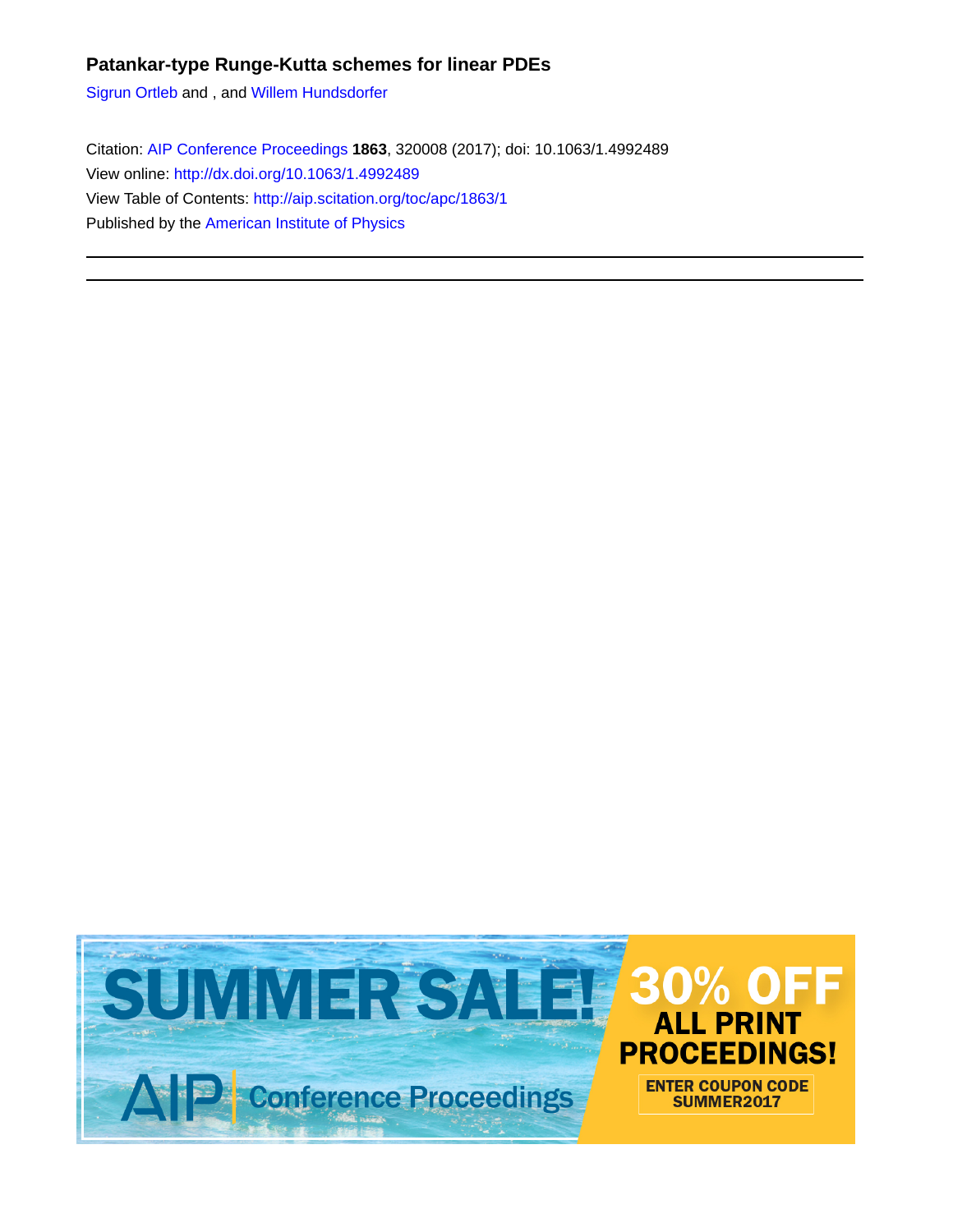# **Patankar-Type Runge-Kutta Schemes for Linear PDEs**

Sigrun Ortleb<sup>1,a)</sup> and Willem Hundsdorfer<sup>2,b)</sup>

<sup>1</sup>*University of Kassel, Department of Mathematics, Heinrich-Plett-Straße 40, 34132 Kassel, Germany.* <sup>2</sup>*CWI, Science Park 123, 1098 XG Amsterdam, The Netherlands.*

> a)Corresponding author: ortleb@mathematik.uni-kassel.de b)willem.hundsdorfer@cwi.nl

**Abstract.** We study the local discretization error of Patankar-type Runge-Kutta methods applied to semi-discrete PDEs. For a known two-stage Patankar-type scheme the local error in PDE sense for linear advection or diffusion is shown to be of the maximal order  $O(\Delta t^3)$  for sufficiently smooth and positive exact solutions. However, in a test case mimicking a wetting-drying situation as in the context of shallow water flows, this scheme yields large errors in the drying region. A more realistic approximation is obtained by a modification of the Patankar approach incorporating an explicit testing stage into the implicit trapezoidal rule.

#### **Quasi-Linear Equations In Production-Destruction Form Arising From PDEs**

In the context of geobiochemical models, so-called production-destruction equations are frequently encountered. These models describe the time-evolution of non-negative quantities and often take into account some type of mass conservation. The underlying ODE systems describing the time-evolution of non-negative quantities  $u(t)$  can usually be written in the form  $u'_i = \left(\sum_{j=1}^m p_{ij}(u) \cdot u_j\right) - q_i(u) \cdot u_i$  for  $i = 1, 2, ..., m$ , with production terms  $p_{ij}(u)u_j$  and destruction terms  $q_i(u)u_i$  such that  $p_{ij}(v)$ ,  $q_i(v) \ge 0$  for all  $v \in \mathbb{R}^m$  and  $i, j = 1, 2, ..., m$ . Usually, we also have  $p_{ii}(v) = 0$  for all  $v \in \mathbb{R}^m$  and some mass conservation property such as  $\sum_{j=1}^m p_{ji}(u) = q_i(u)$ . In vector form, we write

$$
u' = P(u)u - Q(u)u, \tag{1}
$$

with matrix-valued functions  $P, Q : \mathbb{R}^m \to \mathbb{R}^{m \times m}$  such that  $P(v) = (p_{ij}(v)) \ge 0$ ,  $Q(v) = \text{diag}(q_i(v)) \ge 0$  for all  $v \in \mathbb{R}^m$ . Setting  $A(u) = P(u) - Q(u)$ , this is written more shortly in the standard quasi-linear form  $u' = A(u) u$ .

While many interesting biochemical reactions fit into this framework, it also includes certain space-discretized partial differential equations, e.g. the heat equation discretized by second-order differences and the first-order upwinddiscretized advection equation. In the context of shallow water flows discretized by the discontinuous Galerkin method, a production-destruction approach as in [1] guarantees non-negativity of the water height for any time step size while still preserving conservativity. In that work, the production-destruction equations where specifically formulated in order to account for the production and destruction terms which influence the cell-wise water volume.

Generally, numerical methods discretizing (1) are supposed to be positivity preserving, conservative and of sufficiently high order. While positivity preservation and conservativity may be directly carried over from the context of ODEs to that of PDEs, the issue of consistency and convergence is more subtle for PDEs. In this work, we hence take a closer look at the local discretization error of Patankar-type methods applied to systems arising from linear PDEs.

#### **The Patankar-Euler Method And Its Modification**

The forward Euler method applied to (1) will obviously be positivity preserving if we have  $I - \Delta t Q(u^n) \ge 0$ , but this requires a very severe time step restriction on Δ*t* for stiff systems. To avoid this, a variant was proposed by Patankar [2], originally in the context of source terms in heat transfer. This method given by

$$
u^{n+1} = u^n + \Delta t \, P(u^n)u^n - \Delta t \, Q(u^n)u^{n+1} \tag{2}
$$

*International Conference of Numerical Analysis and Applied Mathematics (ICNAAM 2016)* AIP Conf. Proc. 1863, 320008-1–320008-4; doi: 10.1063/1.4992489 Published by AIP Publishing. 978-0-7354-1538-6/\$30.00

#### 320008-1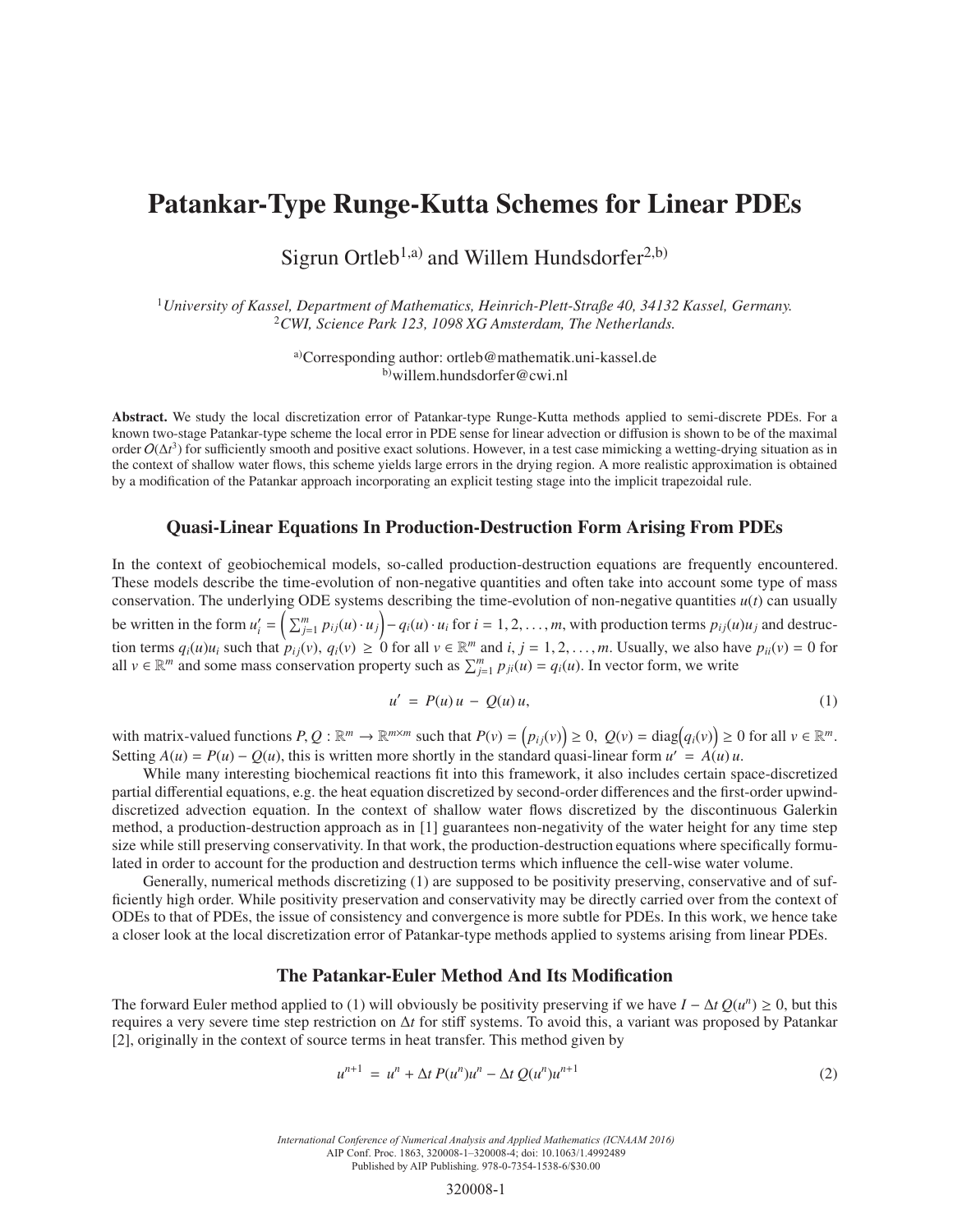is unconditionally positivity preserving but not mass conserving. In addition, while (2) is of order one in the ODE sense, consistency is lost for stiff problems such as the discretized heat equation. In fact, the semi-discrete 1D heat equation  $u'_i(t) = \frac{1}{\Delta x^2} (u_{i-1}(t) - 2u_i(t) + u_{i+1}(t))$  for  $i = 1, 2, ..., m$ , with spatial periodicity, i.e.  $u_0(t) = u_m(t)$  and  $u_{m+1}(t) = u_1(t)$  fits in the form (1) with diagonal destruction matrix  $Q(u) = 2\Delta x^{-2}I$ . The Patankar-Euler scheme (2), written out per component, now reads  $u_i^{n+1} = u_i^n + \frac{\Delta t}{\Delta x^2} (u_{i-1}^n - 2u_i^{n+1} + u_{i+1}^n)$ . This scheme is unconditionally positivity preserving as well as unconditionally contractive in the maximum norm. However, inserting exact PDE solution values in the scheme, we obtain  $u(x_i, t^{n+1}) = u(x_i, t^n) + \frac{\Delta t}{\Delta x^2} \Big( u(x_{i-1}, t^n) - 2u(x_i, t^{n+1}) + u(x_{i+1}, t^n) \Big) + \Delta t \rho_i^n$ . Hence, Taylor development shows that for small  $\Delta t$  and  $\Delta x$  the leading term in these local truncation errors is given by  $\rho_i^n = \frac{2\Delta t}{\Delta x^2} u_t(x_i, t^n) + O\left(\frac{\Delta t^2}{\Delta x^2}\right)$ Δ*x*<sup>2</sup> . It follows that the scheme will only be convergent in case of a very severe time step restriction of  $\Delta t / \Delta x^2 \rightarrow 0$ .

In order to obtain an unconditionally positive and additionally mass conservative scheme for productiondestruction equations, the modification  $u^{n+1} = u^n + \Delta t P(u^n)u^{n+1} - \Delta t Q(u^n)u^{n+1} = u^n + \Delta t A(u^n)u^{n+1}$  has been proposed in [3]. For linear problems  $u' = Au$  with constant matrix A, such as the linear heat equation, this modified method now reduces to the implicit Euler method, so consistency in PDE sense is not a problem there. In [3], also a second-order method has been proposed. We will refer to this method as mPaRK2. This scheme does not fit directly in the vector production-loss formulation and thus has to be written per component, starting with the quasi-linear form  $u'_i = \sum_{j=1}^m a_{ij}(u)u_j$ ,  $i = 1, 2, ..., m$ . The mPaRK2 method is then based on the trapezoidal rule with an Euler-type prediction to provide the internal stage value  $v_i^{n+1} \approx u_i(t^{n+1})$  and reads

$$
v_i^{n+1} = u_i^n + \Delta t \sum_j a_{ij}(u^n) v_j^{n+1}, \qquad u_i^{n+1} = u_i^n + \frac{1}{2} \Delta t \sum_j \left( a_{ij}(u^n) \frac{u_j^n}{v_j^{n+1}} u_j^{n+1} + a_{ij}(v^{n+1}) u_j^{n+1} \right). \tag{3}
$$

As shown in [3], this scheme is unconditionally positivity preserving and mass conserving, and the order is two in the ODE sense. However, it is unknown whether there will be order reduction for stiff problems, in particular for semidiscrete problems obtained from PDEs after space discretization. Regarding the local discretization error, consistency of  $O(\Delta t^3)$  can be proven for sufficiently smooth exact solutions. This is dealt with in the next section.

#### **Error Recursions And Numerical Results**

We will study error recursions for the mPaRK2 method applied to linear problems with constant coefficients. These are naturally non-linear for this method, even for linear equations. For a linear problem  $u'(t) = Au(t)$  with  $A = (a_{ij}) \in$  $\mathbb{R}^{m \times m}$ , we will first write (3) in vector form by introducing the diagonal matrix  $W^n = \text{diag}(u_i^n/v_i^{n+1})$ . Then (3) can be written compactly as

$$
v^{n+1} = u^n + \Delta t A v^{n+1}, \qquad u^{n+1} = u^n + \frac{1}{2} \Delta t A (W^n + I) u^{n+1}.
$$
 (4)

Along with this, we also consider the scheme with the exact solution inserted,

$$
\bar{v}^{n+1} = u(t^n) + \Delta t A \bar{v}^{n+1}, \qquad u(t^{n+1}) = u(t^n) + \frac{1}{2} \Delta t A (\bar{W}^n + I) u(t^{n+1}) + \rho^n, \tag{5}
$$

where  $\bar{W}^n = \text{diag}(u_i(t^n)/\bar{v}_i^{n+1})$  and  $\rho^n = (\rho_i^n) \in \mathbb{R}^m$ . Subtraction of (4) from (5) gives a recursion for the global discretization errors  $e^n = u(t^n) - u^n$  of the form  $e^{n+1} = R^n e^n + d^n$ , with amplification matrix and local errors given by

$$
R^n = \left(I - \frac{1}{2}\Delta t A(\bar{W}^n + I)\right)^{-1} \left(I + \frac{1}{2}\Delta t A G^n\right), \quad d^n = \left(I - \frac{1}{2}\Delta t A(\bar{W}^n + I)\right)^{-1} \rho^n,
$$

with the matrix  $G^n \in \mathbb{R}^{m \times m}$  given by  $G^n = \text{diag}(u_i^{n+1}/\bar{v}_i^{n+1}) - \text{diag}((u_i^n u_i^{n+1})/(\bar{v}_i^{n+1} v_i^{n+1}))(I - \Delta t A)^{-1}$ . The difference between  $\rho^n$  and its counterpart resulting from the implicit trapezoidal rule can be determined from

$$
\rho^n = u(t^{n+1}) - u(t^n) - \frac{1}{2}\Delta t A \left( u(t^n) + u(t^{n+1}) \right) + \frac{1}{2}\Delta t A \left( u(t^n) - \bar{W}^n u(t^{n+1}) \right). \tag{6}
$$

Thus, the term  $\tilde{\rho}^n = \frac{1}{2}\Delta t A \left( u(t^n) - \bar{W}^n u(t^{n+1}) \right) = \frac{1}{2}\Delta t A \text{ diag} \left( \bar{v}_i^{n+1} - u_i(t^{n+1}) \right) \left( \text{diag} \left( \bar{v}_i^{n+1} \right) \right)^{-1} u(t^n) = \frac{1}{2}\Delta t A D_1 D_2 u(t^n)$ represents the difference in local errors between the implicit trapezoidal rule and the mPaRK2 scheme. For the diagonal matrices, we have  $D_1 = \text{diag}\left(\left((I - \Delta t A)^{-1} - e^{\Delta t A}\right)u(t^n)\right) = O(\Delta t^2)$  and  $D_2 = \left(\text{diag}\left((I - \Delta t A)^{-1}u(t^n)\right)\right)^{-1}$ . In addition, if we assume  $u(t^n) > 0$  then  $D_2$  is bounded for  $\Delta t \rightarrow 0$ , i.e.  $D_2 = O(1)$ .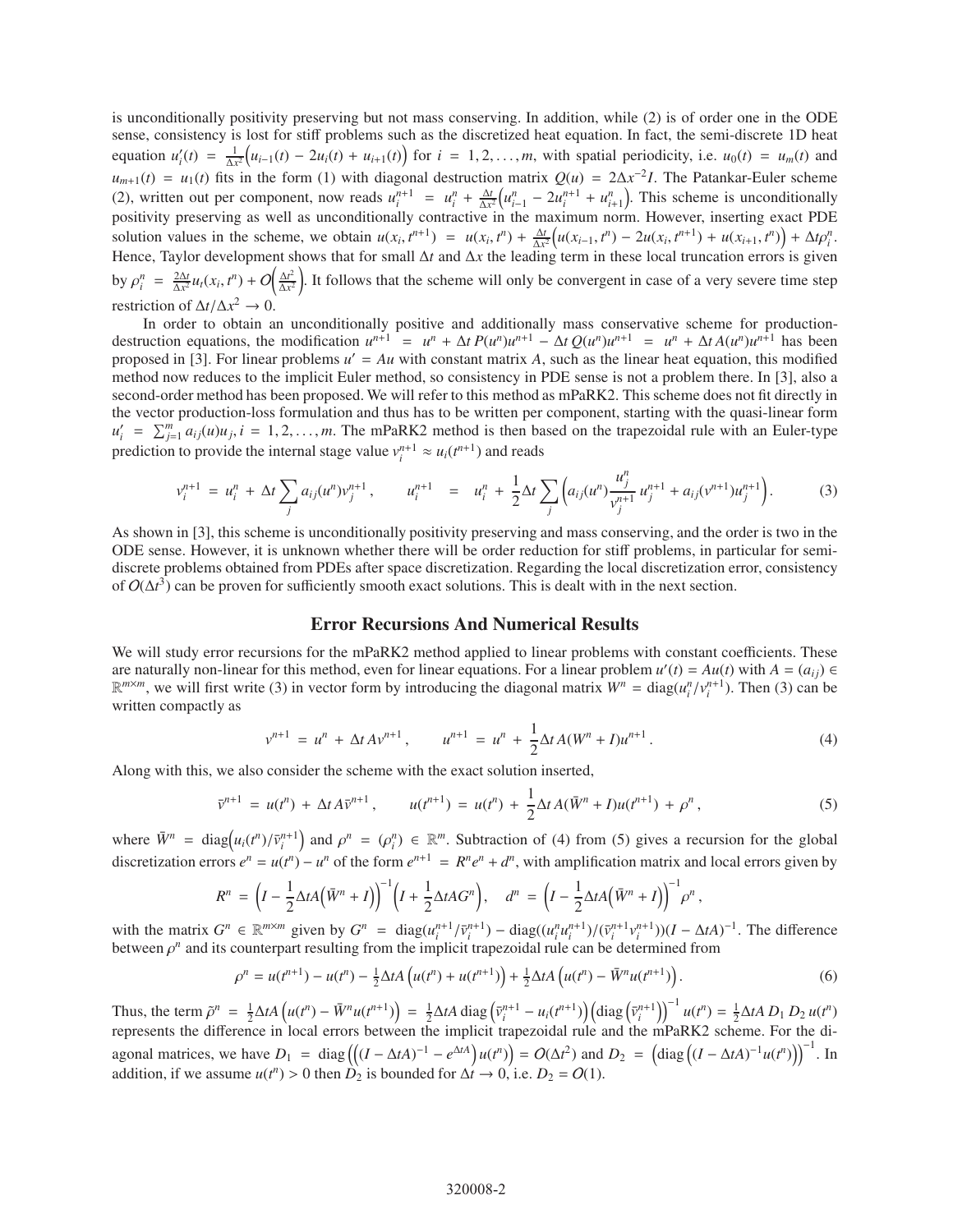**Semi-discrete linear advection and linear diffusion** A reasonable assumption in the case of the semi-discrete linear advection with  $A = \frac{1}{\Delta x}$  tridiag[1 – 1 0] is a time-step choice such that  $\Delta t A = O(1)$ . Then we have

$$
\tilde{\rho}^n = \frac{1}{2} \underbrace{\Delta t A}_{O(1)} \left( \underbrace{\left( (I - \Delta t A)^{-1} - e^{\Delta t A} \right)}_{O(\Delta t^2)} + \underbrace{\text{diag} \left( \frac{u_i(t^n) - \bar{v}_i^{n+1}}{\bar{v}_i^{n+1}} \right)}_{O(\Delta t)} \underbrace{\left( (I - \Delta t A)^{-1} - e^{\Delta t A} \right)}_{O(\Delta t^2)} \right) u(t^n)
$$
\n
$$
= \frac{1}{2} \Delta t A \left( (I - \Delta t A)^{-1} - e^{\Delta t A} \right) u(t^n) + O(\Delta t^3).
$$
\n(7)

Due to the smoothness of the implicit Euler scheme, it holds that  $A((I - \Delta t A)^{-1} - e^{\Delta t A})u(t^n) = O(\Delta t^2)$ . Hence, the local discretization error of the mPaRK2 method applied to the semi-discrete linear advection equation with positive initial data is bounded by  $\rho^n = O(\Delta t^3)$ .

Additional assumptions on the smoothness of the initial data are necessary for the semi-discrete linear diffusion equation with  $A = \frac{1}{\Delta x^2}$  tridiag[1 – 2 1] as shown in Fig. 1 and Table 1. As the diagonal matrix  $D_1$  in the definition of  $\tilde{\rho}^n$  can be bounded by  $D_1 = \text{diag}\left(\frac{1}{2}(\Delta t A)^2 u(t^n)\right) + O((\Delta t A)^3)$ , a smoothness condition on the exact solution of the type

$$
S := A \operatorname{diag} \left( (A^2 u(t^n))_i \right) \left( \operatorname{diag} ((I - \Delta t A)^{-1} u(t^n)) \right)^{-1} u(t^n) = O(1) \tag{8}
$$

guarantees  $\tilde{\rho}^n = O(\Delta t^3)$  and hence a local error of third order. The left part of Fig. 1 depicts the situation for an initial solution  $u_0 = 0.1 + \sin^2(2\pi x)$  which satisfy the smoothness condition. Here, the quantities  $u_i/v_i$  approximate 1 for  $\Delta t \to 0$  with  $\Delta t = O(\Delta x)$ . Consequently, the difference between the quantities  $A^2 u_0 \approx u_{0,xxxx}$  and diag  $(u_i/v_i) A^2 u_0$  is small leading to basically constant smoothness indicators  $||S||_2$  as shown in Table 1. This Table also lists the local error in the first mPaRK2 step. In accordance with the designed order of convergence, this local error behaves as O(Δ*t* 3). On the other hand, for an initial solution of  $u_0 = \sin^2(2\pi x)$ , Table 1 shows an order reduction to about  $O(\Delta t^{2.3})$  in addition to an increasing value of the indicator  $||S||_2$ . As depicted in Fig. 1, this behavior is due the fact that for  $u_i = 0$ , we also have  $u_i/v_i = 0$ . Values at nearby grid points will tend to 1 for  $\Delta t \to 0$  while zeros of  $u_i/v_i$  remain unchanged. This leads to the boundary layer effect for  $u_i/v_i = 0$  visible in the right part of Fig. 1 as well as a locally large difference in curvature between  $A^2u_0$  and diag  $(u_i/v_i)A^2u_0$ .

|            | $u_0 = 0.1 + \sin^2(2\pi x)$ |                   |                     | $u_0 = \sin^2(2\pi x)$ |                   |                     |
|------------|------------------------------|-------------------|---------------------|------------------------|-------------------|---------------------|
|            | $L^2$ loc. error             | $L^2$ consistency | Indicator $  S  _2$ | $L^2$ loc. error       | $L^2$ consistency | Indicator $  S  _2$ |
| $m = 40$   | 0.00177                      |                   | $1.70e+06$          | 0.00218                |                   | $2.55e+06$          |
| $m = 80$   | 0.00036                      | 2.31              | $1.65e+06$          | 0.00054                | 2.02              | $3.40e+06$          |
| $m = 160$  | 5.74e-05                     | 2.64              | $1.53e+06$          | 0.00012                | 2.20              | $4.89e+06$          |
| $m = 320$  | 8.13e-06                     | 2.82              | $1.44e+06$          | 2.45e-05               | 2.25              | $7.52e+06$          |
| $m = 640$  | 1.08e-06                     | 2.91              | $1.39e+06$          | $5.12e-06$             | 2.26              | $1.21e+07$          |
| $m = 1280$ | 1.40e-07                     | 2.95              | $1.38e+06$          | $1.07e-06$             | 2.26              | $1.98e+07$          |
| $m = 2560$ | 1.78e-08                     | 2.97              | $1.81e+06$          | 2.24e-07               | 2.25              | $3.30e+07$          |

**TABLE 1.** Effect of the smoothness condition (8) on the error of consistency for the mPaRK2 scheme.

So far, these investigations show a local discretization error of order  $O(\Delta t^3)$  for sufficiently smooth and positive solutions. This positivity requirement includes thin-layer approaches for the shallow water equations, where a thin film of water is retained also in regions marked as dry. However, we should remark that for a full convergence analysis, stability has to be proven as well. This necessitates boundedness of products of amplification matrices *R<sup>n</sup>* which seems to be quite difficult to prove due to the non-linearity of the method.

Finally, we also consider a modification to the mPaRK2 scheme which follows more closely the approach in [1]. This modification is based on a direct correction of the explicit part of the implicit trapezoidal rule and reads as

$$
v^{n+1/2} = u^n + \frac{\Delta t}{2} A u^n, \qquad u^{n+1/2} = u^n + \frac{1}{2} \Delta t A \tilde{W} u^{n+1/2}, \qquad u^{n+1} = u^{n+1/2} + \frac{1}{2} \Delta t A u^{n+1}, \tag{9}
$$

with  $\tilde{W} = \text{diag}\left(u_i^n / \tilde{v}_i^{n+1/2}\right)$  determined by the correction  $\tilde{v}^{n+1/2}$  to the quantity  $v^{n+1/2}$  which may have negative components. More precisely,  $\tilde{v}^{n+1/2}$  is given by  $\tilde{v}_i^{n+1/2} = v_i^{n+1/2}$  if  $v_i^{n+1/2} > 0$  and  $\tilde{v}_i^{n+1/2} = u_i^n$  otherwise. We will denote this